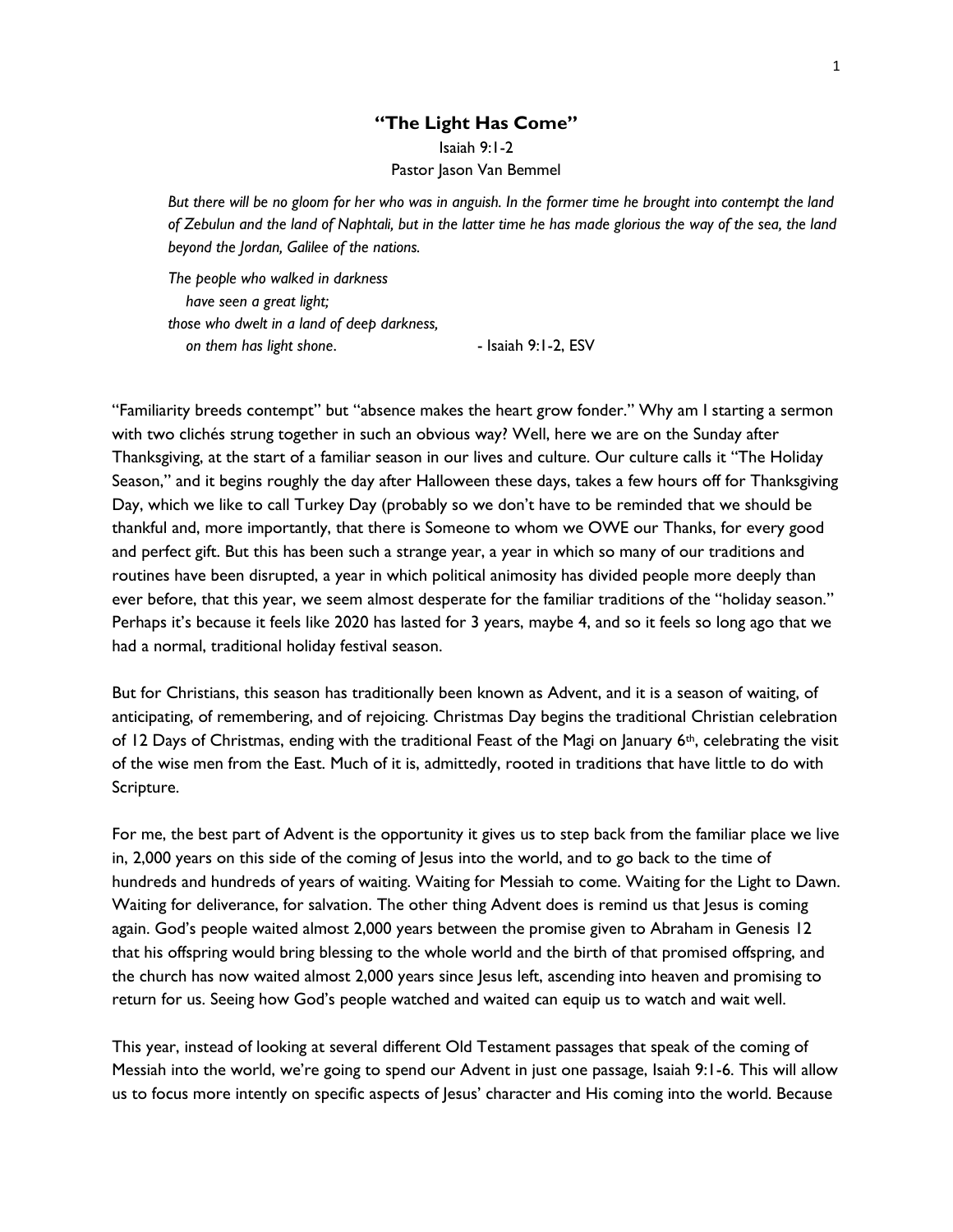we need to make sure that we never become so superficially familiar with the story of the coming of Jesus that we would develop contempt for the wonder of Hs coming. And as the years of His absence continue, we must pray that God would deepen our affection and longing for Him, day-by-day and yearby-year, and that's what I'm praying He will do for each of us through the message of Isaiah 9 this year.

# **A. The People Who Walked in Darkness**

*But there will be no gloom for her who was in anguish. In the former time he brought into contempt the land of Zebulun and the land of Naphtali, but in the latter time he has made glorious the way of the sea, the land beyond the Jordan, Galilee of the nations.*

*The people who walked in darkness have seen a great light; those who dwelt in a land of deep darkness, on them has light shone*.

"*The people who walked in darkness have seen a great light*."

The first thing we see that the coming of Jesus into the world means is the dawning of the light into the darkness. But what does that mean for the world and for our hearts and lives?

### **1. People Walking in Darkness**

Gloom. Anguish. Contempt. These are the first words used to describe the condition of God's people in Isaiah 9. These words describe well what it means to walk in darkness. When you are in the dark, you cannot see. You are easily overwhelmed by fear. Darkness, biblically, is a lack of light, and light stands for all truth, righteousness, and joy.

The first place we see the presence and power of darkness in the Bible is at the very beginning:

*In the beginning, God created the heavens and the earth. The earth was without form and void, and darkness was over the face of the deep. And the Spirit of God was hovering over the face of the waters. – Gen. 1:1-2, ESV*

Formless, empty, and dark. This was the state of the world before God spoke and light entered.

If you've read much of the Old Testament, it's not hard to see the darkness that dominated the people of God before the coming of Jesus. Certainly, we can see some flashes of light at times, when God led His people out of Egypt and parted the Red Sea, when David led God's people to victory over the Philistines, when Solomon built the Temple, when later kings like Hezekiah and Josiah brought reform and revival of true worship to God's people.

But overall, the story and the situation was pretty dark, and it's not hard to see why: The constant sin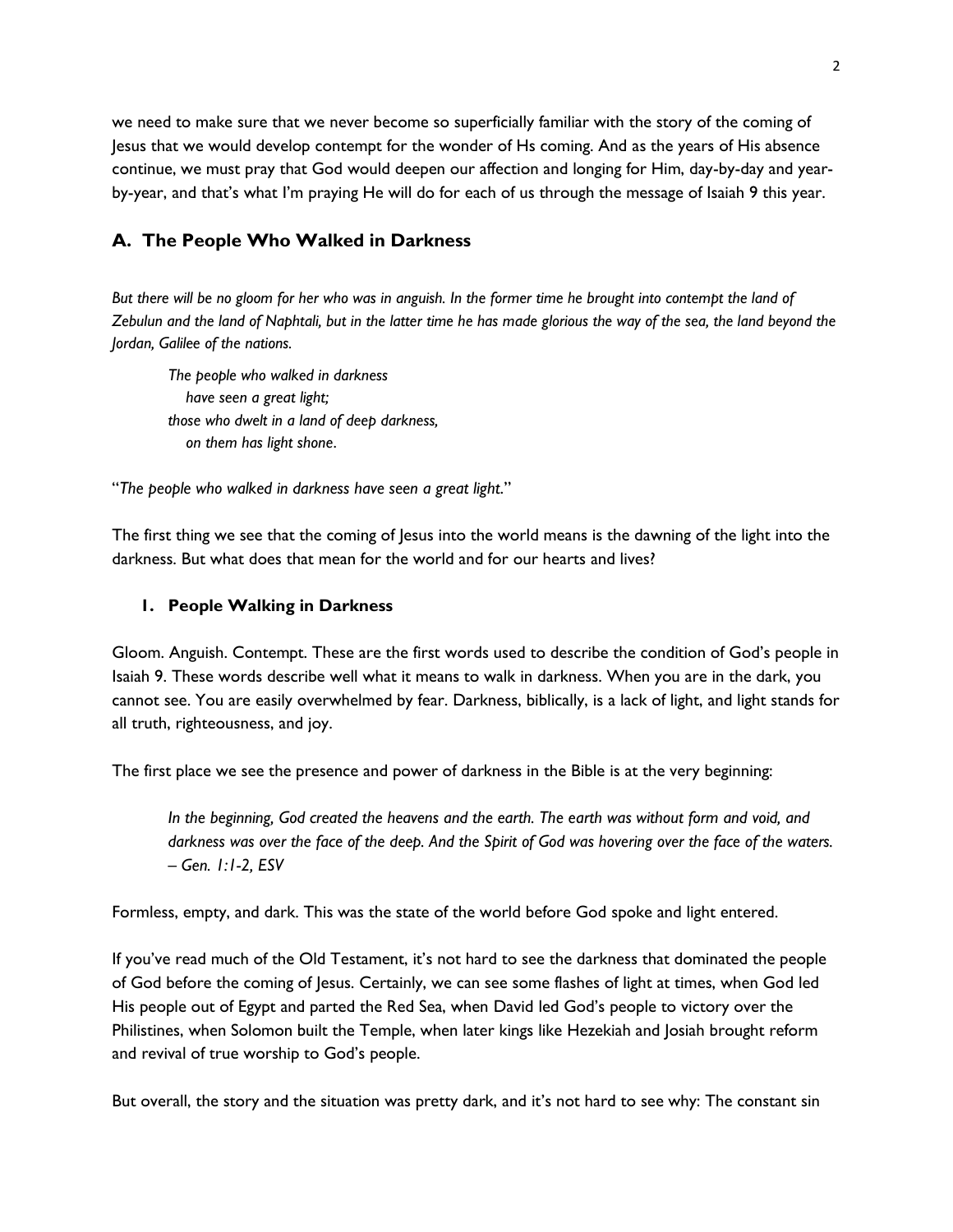and faithlessness of God's people kept them in chains of darkness – gloom, anguish, contempt, formless, empty and dark spiritually. No sooner had they passed through the Red Sea than they sinned by complaining against the Lord. A year after He delivered them by wiping out the entire Egyptian army without any of them having to lift a finger in battle, they refused to believe He could defeat the powerful enemy in the Promised Land and so were cursed with 40 more years of wandering in the wilderness. Right after good kings brought reform and revival, bad kings arose who brought idolatry and injustice.

They were a people walking in darkness, without the light of God to truly guide the from the heart. They were stubborn, rebellious, wayward, foolish, idolatrous, adulterous. God disciplined them in love repeatedly, bringing them into subjection to enemies so they would see their sin and cry out to Him, and they would – temporarily – make earnest pleas to the Lord and pledge loyalty to Him, only to break their vows as soon as the dust settled from the powerful deliverance the Lord brought.

### **2. People Living in a Land of Darkness**

Isaiah 9 is speaking to a very specific region of God's people. Isaiah speaks of Zebulun, Naphtali, and the land beyond the Jordan, and he sums up the whole region as "Galilee of the Gentiles." So, while the words of this prophecy do certainly sum up the situation of all of God's people for centuries before Jesus came, the focus is specifically on this region of Israel for very good reason.

Zebulun and Naphtali were two of the twelve sons of Jacob, two of the tribes of Israel, and when the Promised Land was divided up by God, these tribes got land in the far north, around the Sea of Galilee. In 1 Kings 9, we read that Hiram, the King of Tyre, had supplied Solomon with great quantities of cedar and cypress timber and with gold for the Temple, and in exchange, Solomon gave King Hiram twenty cities in Galilee. Hiram didn't think much of these cities, saying, "What kind of cities are these that you have given me?" Contempt. Galilee had been held in contempt for so many years.

These twenty cities being give to Hiram, king of Tyre, is also the origin of this region becoming "Galilee of the Gentiles." For settlers from Tyre, Phoenicians, moved into these twenty cities – it probably became a good area for the kings of Tyre to send their less-desirable subjects, as is so often the case with colonies throughout world history. Later, these northern regions, this land of Galilee, would be the first area to be invaded and conquered whenever Israel's enemies, who always came from the North, invaded the area. The Syrians were followed by the Assyrians, who completely conquered all of the Northern Tribes of Israel. By the time Isaiah gave this prophecy, the Galilee area had been conquered and re-conquered so many times, the population was a mix of various peoples, reflected in their mixed worship practices and cultural habits. If all of the people of God were tempted to adopt the ways of the surrounding nations, worshiping their gods and following their customs, Galilee was the worst of them all.

So, this land was oppressed, afflicted, idolatrous, unfaithful, and everything else reflected in the meaning of the word darkness, gloom, anguish, and contempt. The real heart of their problem, though, was that they could never see the real heart of their problem. They always thought the invading armies and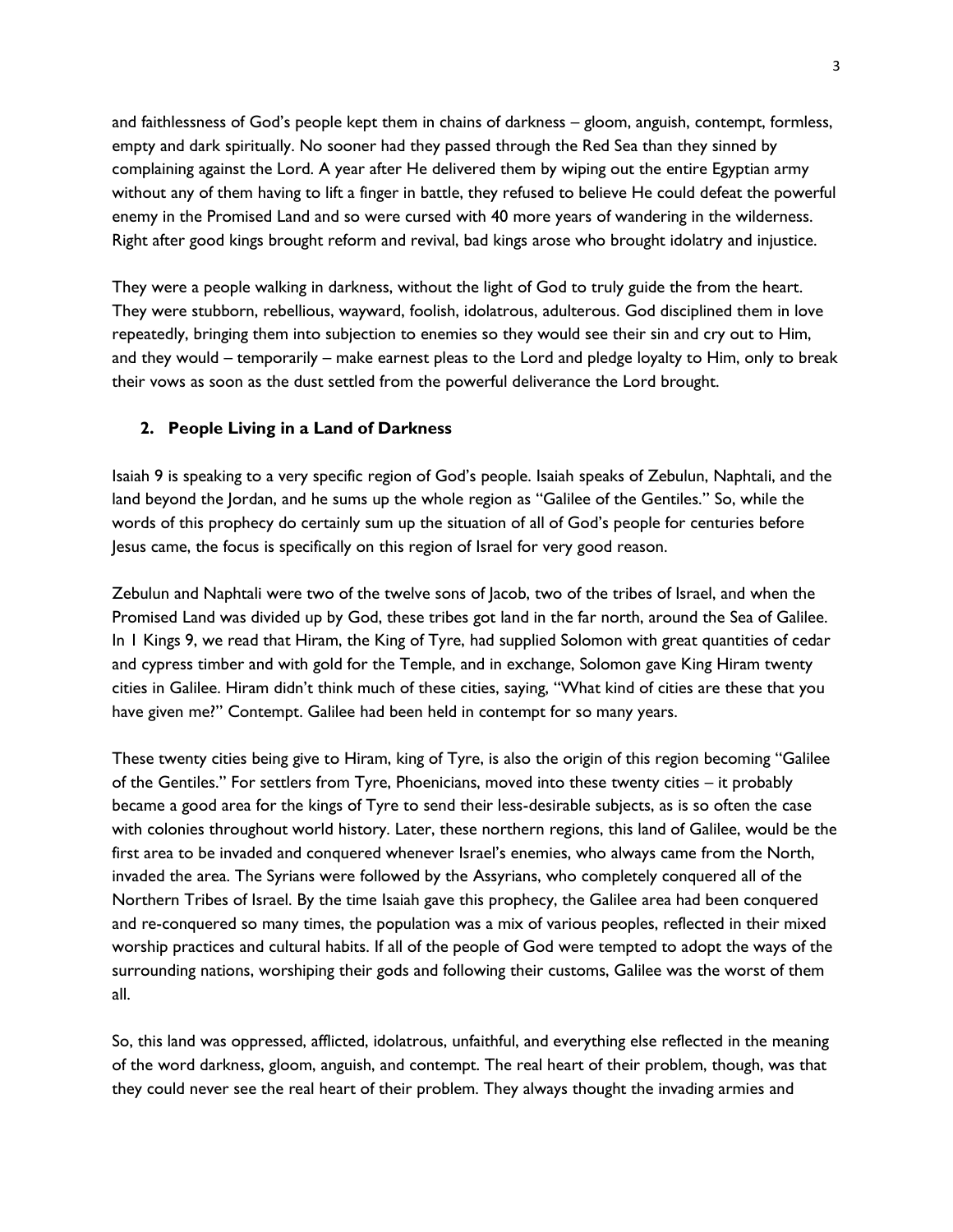foreign occupiers were the real darkness and oppression; they failed to see that their own sin held them in deeper, stronger chains and oppressed them far more than any invading army, and was in fact the cause of God's discipline of them in the form of the invading armies.

What about us? Do we walk in darkness? Do we live in a land of darkness?

In our natural state, apart from the grace of God intervening in our lives to bring the light of salvation in Jesus, we are no different from the people of ancient Israel. We are prone to sin and idolatry. We are prone to imitate the ways of the nations, to walk according to their priorities and values, and to seek to serve our own interests rather than worship and glorify the God who made us. And we, too, are tempted to think that our biggest problems are outside of ourselves, rather than deep in our hearts.

Thankfully, in the Bible, darkness never has the final word. After the darkness, God shines His light. This is the consistent pattern of God's work.

### **B. Have Seen a Great Light**

God established this pattern of light coming in to pierce the darkness in the opening of the Bible, right after what we read earlier from Genesis 1:

*<sup>2</sup> The earth was without form and void, and darkness was over the face of the deep. And the Spirit of God was hovering over the face of the waters.*

*<sup>3</sup> And God said, "Let there be light," and there was light. <sup>4</sup> And God saw that the light was good. And*  God separated the light from the darkness. <sup>5</sup> God called the light Day, and the darkness he called Night. *And there was evening and there was morning, the first day.* – Genesis 1:2-5, ESV

The Apostle John, in the opening of his Gospel, intentionally echoes the language of Genesis 1, where the Word of God and the Light of God penetrate the darkness:

*In the beginning was the Word, and the Word was with God, and the Word was God. <sup>2</sup>He was in the beginning with God. 3 All things were made through him, and without him was not any thing made that was made. 4 In him was life, and the life was the light of men. 5 The light shines in the darkness, and the darkness has not overcome it.* – John 1:1-5, ESV

The powerful pattern of God's work is easy to see: Both in creation and in redemption, God speaks His word into the darkness and light penetrates the darkness in a way that the darkness cannot overcome. This pattern of God's work reminds me of Psalm 119:130, "*The unfolding of your words gives light; it imparts understanding to the simple*."

If we want to know what the Bible means by "light," it is the more powerful opposite of and solution to the darkness. So, darkness is ignorance, sin, shame, agony, despair, and ultimately death. For Jesus, to be condemned eternally is to be shut out in "outer darkness." Ultimately, the darkness is caused by an absence of light. The Light then, which flows from God Himself, is truth and the knowledge of the truth,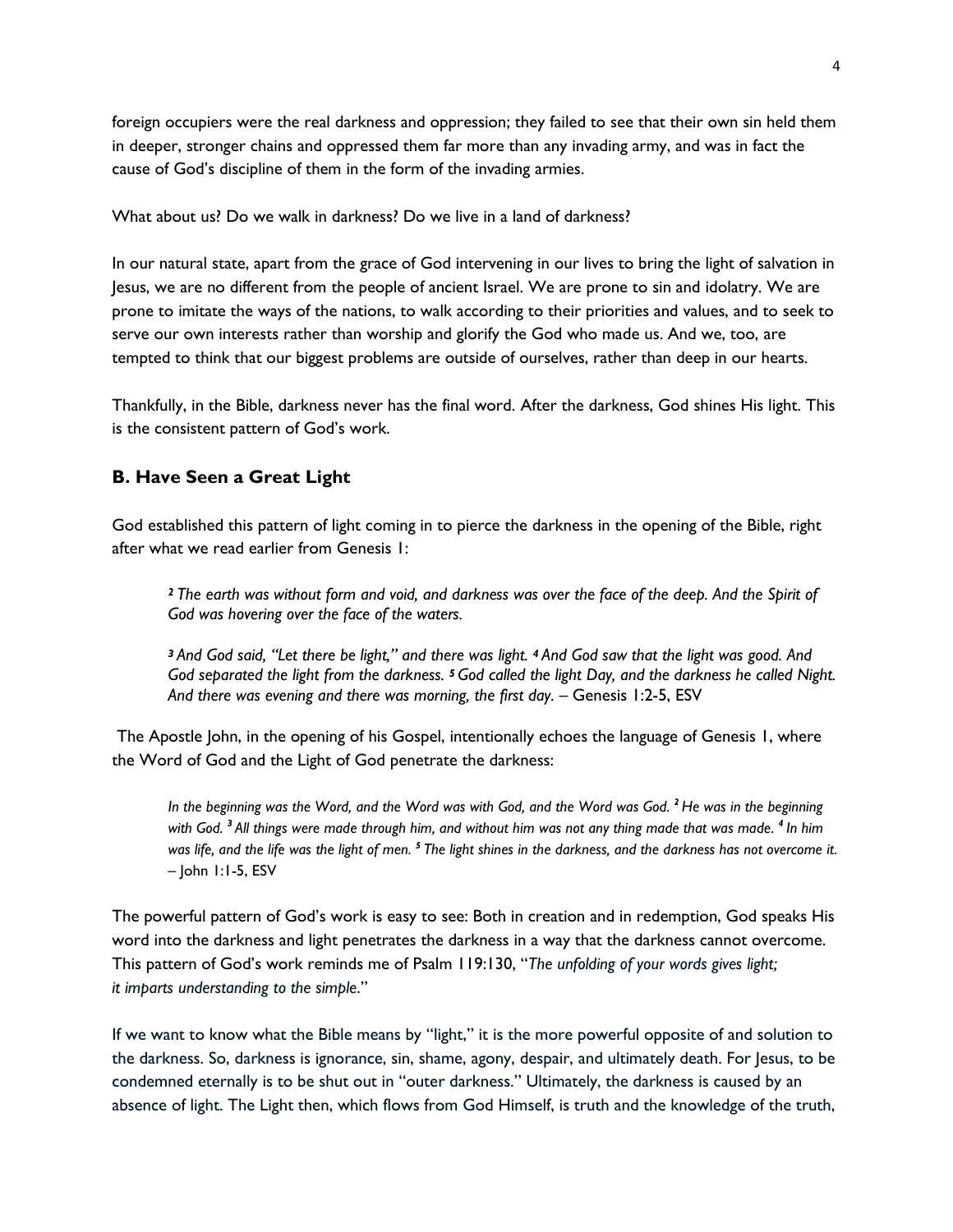righteousness, honor or glory, joy, hope, and, ultimately, life. If to be condemned forever is to be case into "*outer darkness*," then to be fully redeemed is to be with God forever, "*who alone has immortality, who dwells in unapproachable light*." (1 Tim. 6:16, ESV)

### **1. What Light?**

But, to get back to our text here in Isaiah 9, what light is Isaiah prophesying will dawn and shine?

*The people who walked in darkness have seen a great light; those who dwelt in a land of deep darkness, on them has light shone*. – v. 2

This light is said to be Great, in magnitude and power, to be able to penetrate to those in a land of deep darkness, shining on the guilty, oppressed and agonizing people of God. Such powerful light must, of course, come from God Himself, but I believe such a powerful light must be God's own light, the light of the world. Later, when we look at the four names of the Messiah from verse 6, we will see that the Promised One to come could be no one less than God Himself. And I think that for this light to have the full power of greatness to penetrate the darkness and deliver God's people, it must be God's own light, the Light of the World, which is what John I tells us:

*<sup>9</sup> The true light, which gives light to everyone, was coming into the world. <sup>10</sup> He was in the world, and the world was made through him, yet the world did not know him. <sup>11</sup> He came to his own, and his own people did not receive him. <sup>12</sup> But to all who did receive him, who believed in his name, he gave the right to become children of God, <sup>13</sup> who were born, not of blood nor of the will of the flesh nor of the will of man, but of God.* – John 1:9-13, ESV

### **2. How Did It Shine on Them?**

How did the light of God come and shine on the people living in this area Isaiah prophesied? Well, very specifically, Jesus was raised and came of age in Nazareth in Galilee, so He was known as Jesus of Nazareth, the Nazarene, and He ministered mainly in and throughout Galilee. This area was where He did most of His teaching and performed most of His miracles:

This is exactly what we read in Matthew 4, at the beginning of Jesus' earthly ministry, right after He was baptized and then tempted in the wilderness:

Now when he heard that John had been arrested, he withdrew into Galilee. And leaving Nazareth he went and lived in Capernaum by the sea, in the territory of Zebulun and Naphtali, so that what was spoken by the prophet Isaiah might be fulfilled:

*"The land of Zebulun and the land of Naphtali,*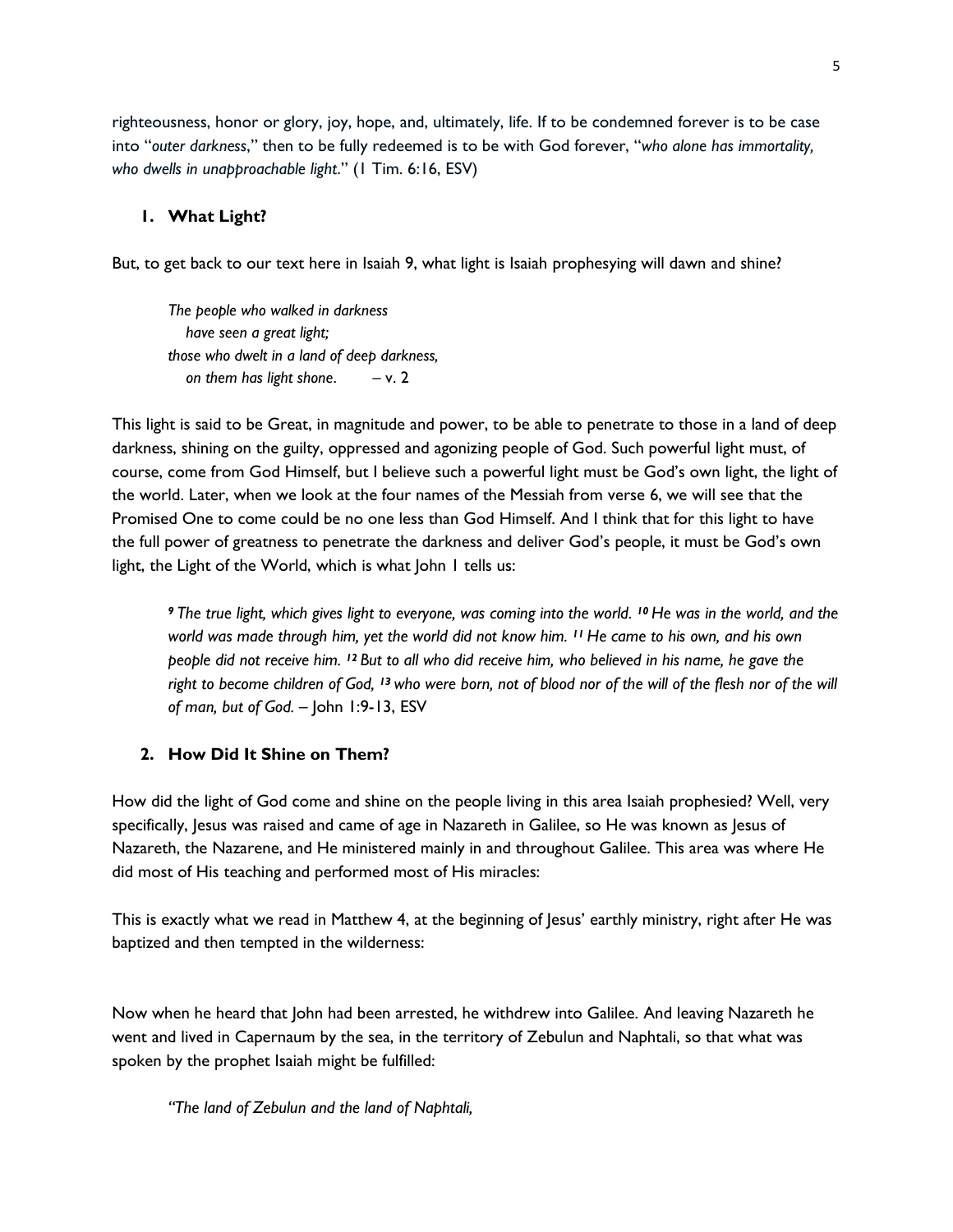*the way of the sea, beyond the Jordan, Galilee of the Gentiles the people dwelling in darkness have seen a great light, and for those dwelling in the region and shadow of death, on them a light has dawned." From that time Jesus began to preach, saying, "Repent, for the kingdom of heaven is at hand."* – Matthew 4:12-17, ESV

And Matthew, especially – but all the Gospel writers, really - shows us how Jesus shone as the light of the world through His powerful teaching, which was full of truth and which unfolded the righteousness of God to the people. Jesus' Sermon on the Mount laid out God's righteous standard for His people, and His parables told them of the nature of God's kingdom and of salvation. Then, His miracles not only validated His rightful claim to be Messiah and the authoritative nature of His teaching, but they also powerfully shone God's light: setting the demon-possessed free from their shameful oppression and bondage, healing the outcast (like lepers and the woman with the issue of blood), giving sight to the blind, and even raising the dead. Jesus intentionally sought out those who were known to be unclean, living in shame, deeply oppressed in bondage, and He healed them so powerfully, that everyone could see that He had the power to penetrate the darkness and set the prisoners free.

He also openly confronted the deceitful, hypocritical teachings of the Scribes and the Pharisees, who sought to hold people in bondage and exercise power over them. He did this at times by openly healing people in synagogues on the Sabbath day, in direct defiance of the religious leaders. At one famous healing, four friends tore a hole in the roof of a house and lowered their paralyzed friend on a mat down in front of Jesus, and Jesus spoke to the man, saying, "*Your sins are forgiven*." And then, He healed the man, just to demonstrate that He indeed had the power to forgive sin. Later, when a notoriously sinful woman came and anointed his feet with oil and washed them with her tears and wiped them with her hair, Jesus scandalized the religious leaders by openly proclaiming that this woman, whose sins were many, was forgiven all of them, and this is why she loved Jesus so dearly.

Jesus spoke to the heart of the problem of darkness, our sin, when He spoke these powerful words of forgiveness. He also addressed the many effects of the darkness, when He released people from bondage and oppression. The one thing He did not do, that He refused to do, was to lead a political revolution to overthrow the oppressive Romans, who deprived God's people of their freedoms and rights. Why? Because Israel was wrong to believe that Rome was the greatest oppressor and that political liberation was the greatest need, and Jesus would not reinforce this error and leave them in deep bondage, deceived into thinking they were free. Sin, Satan, and death – these are what hold God's people is true and deep darkness. This is the power of darkness Jesus came to break.

Ultimately, to free His people from darkness, Jesus had to become sin and enter into utter darkness Himself. On the cross, Jesus became sin for His people, and darkness covered the face of the land for hours in the middle of the day. God's just wrath against our sin was being satisfied, and when He had fully paid for all of sins with His precious blood, He cried out, "It is finished!" and gave His Spirit into the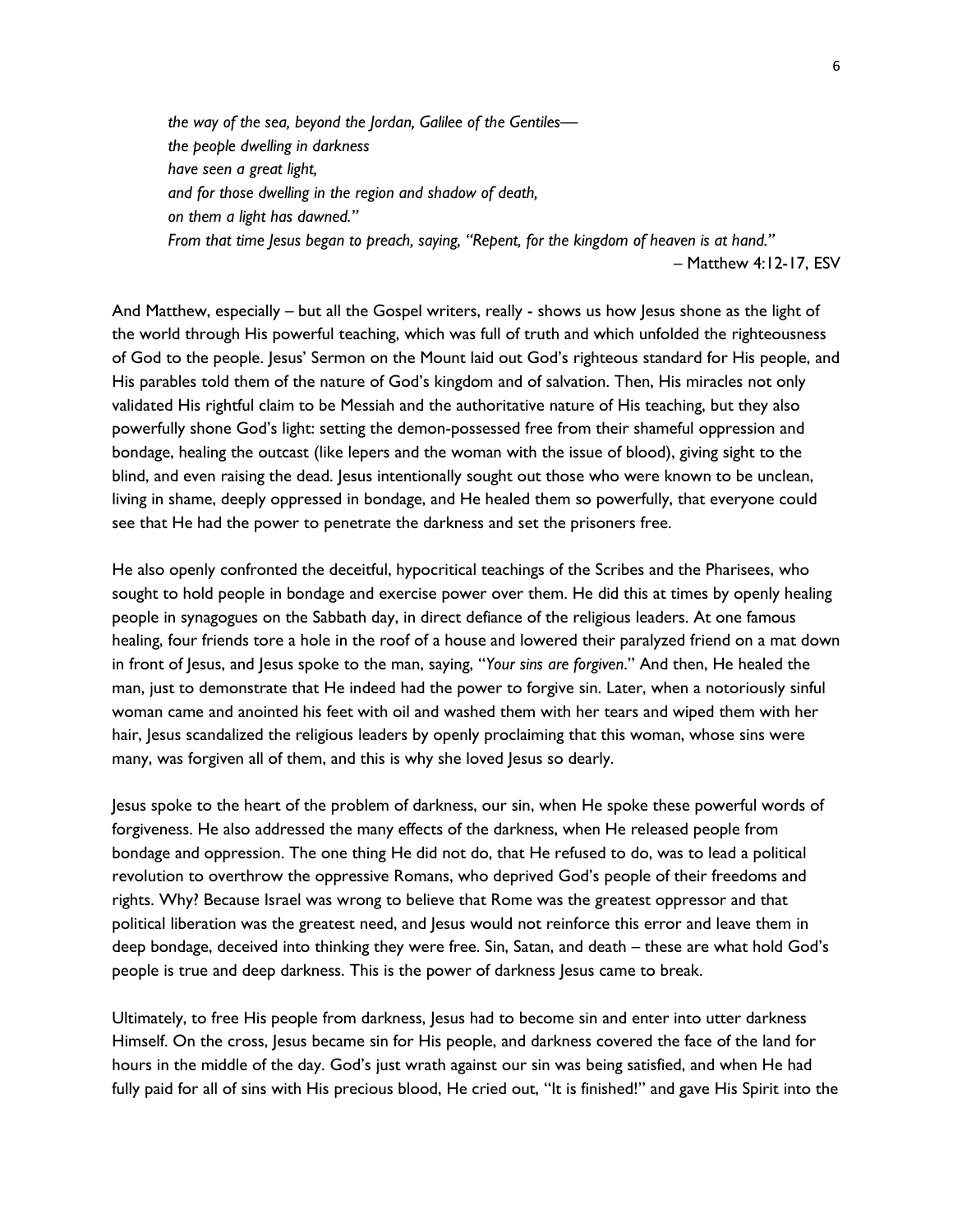hands of His Father, while His body was committed to the darkness of the tomb. Three days later, the Light of the World shattered the darkness of death forever when He rose again from the dead, having secured immortality for all of God's people, eternal life in eternal light.

## **3. How is It Shining on Us?**

What about us sitting here this morning, over 2,000 years after the birth of Jesus and almost 2,000 years after His resurrection from the dead? Jesus didn't just come into the world so He could shine His light in Israel 2,000 years ago. No, His light must shine in our hearts today. Listen to the words of the Apostle Paul from 2 Corinthians 4:5-7:

*For what we proclaim is not ourselves, but Jesus Christ as Lord, with ourselves as your servants for Jesus' sake. <sup>6</sup> For God, who said, "Let light shine out of darkness," has shone in our hearts to give the light of the knowledge of the glory of God in the face of Jesus Christ.*

*<sup>7</sup> But we have this treasure in jars of clay, to show that the surpassing power belongs to God and not to us.* – 2 Cor. 4:5-7, ESV

We believers in Jesus, in and of ourselves, are nothing but jars of clay. We do not proclaim ourselves. We are not self-righteous, and we need to make that clear to the world. But God, the same God who spoke light into the darkness of the world in Genesis 1, has chosen to shine His light in our hearts to give us the knowledge of His own glory, as seen in the face of Jesus Chris our Savior, the Light of the World.

This is what it means to be saved, to have the light of God penetrate our hearts and deliver us from the darkness, as Paul says in Colossians 1:

*giving thanks to the Father, who has qualified you to share in the inheritance of the saints in light. He has delivered us from the domain of darkness and transferred us to the kingdom of his beloved Son, in whom we have redemption, the forgiveness of sins.* – vv. 12-14, ESV

# **C. Walk as Children of Light**

And so, I have just two questions for you this morning:

- 1. Has the light shone on you?
- 2. What difference is the Light of God making in your life?

Has the light of God shone on you? Have your sins been forgiven? Has your shame been covered? Have you been set free from bondage to sin and from the fear of death? Have you trusted in Jesus and received from Him what He alone can give, the gift of complete forgiveness and eternal life? If not, come to Him today. Do not delay, but come to the light of the world, trust in Him today?

If you have been transformed by the light of the world shining on you, what difference does it make in your life? Two things should characterize us, if we have had the light shine on us and in our hearts: We